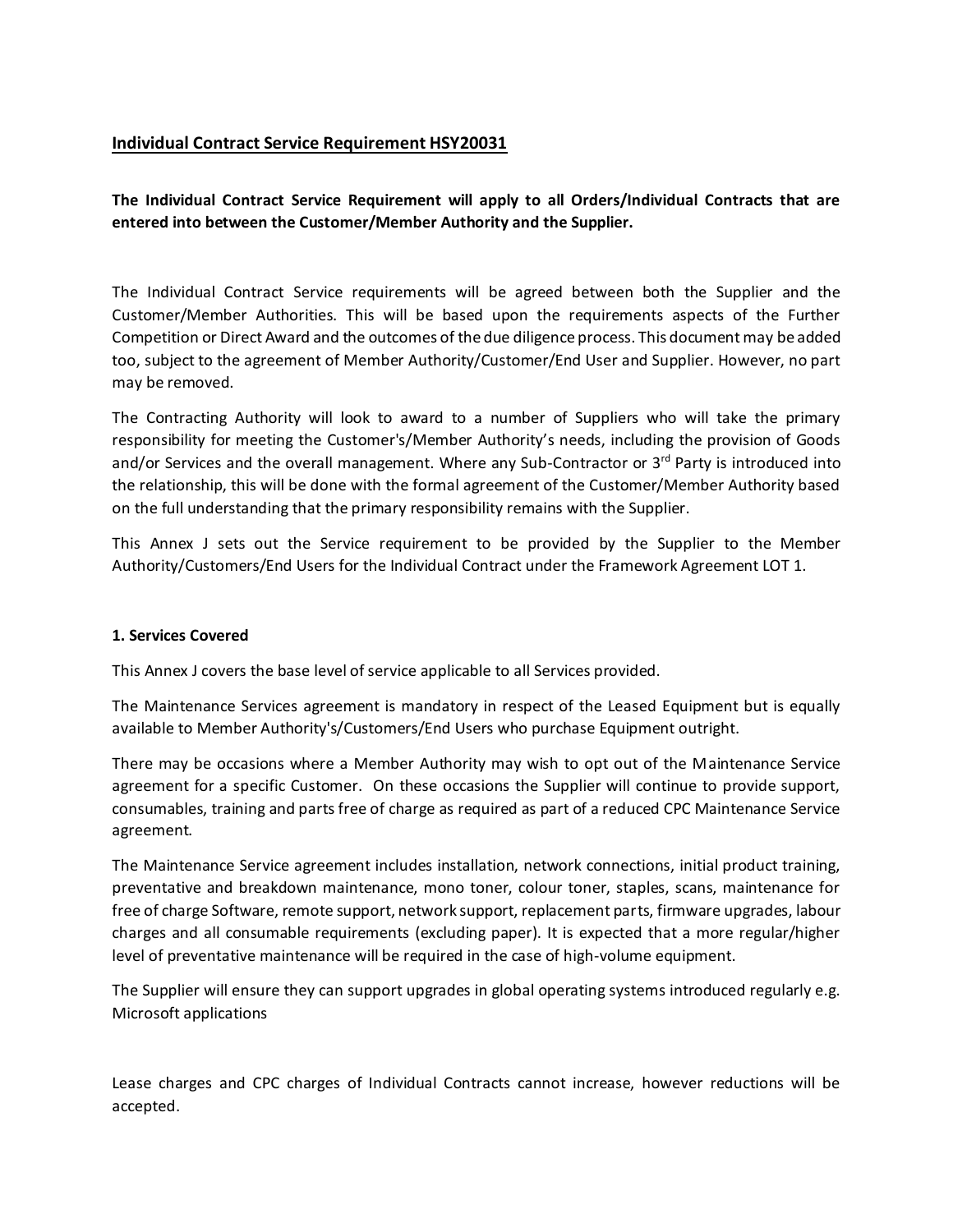### **2. Duration**

In accordance with the 'Public Contract Regulations 2015' Individual Contracts based on a Framework Agreement are to be awarded before the end of the term of the Framework Agreement itself. The duration of the Individual Contract does not need to coincide with the duration of the Framework Agreement (48 months), but might, as appropriate, be shorter or longer. In particular, the Customer/Member Authority is allowed to set the length of Individual Contracts based on a Framework Agreement taking account of factors such as the time needed for their performance, where maintenance of Equipment with an expected useful life of more than four (4) years is included or where extensive training of staff to perform the Individual Contract is needed.

The validity will continue beyond the expiry of the Framework Agreement until all Lease agreements, inclusive of agreed extension periods, have ended.

Where products have been purchased outright then the Maintenance Services should be available for 7 years from the date of installation.

In addition, all replacement parts, consumables and non-network accessories will be available for a minimum of 7 years after production ceases.

#### **3. Operating/Finance Lease**

Tenderers must be able to meet the most up to date government standards when providing Leases.

The Supplier should be aware that Schools are not permitted to sign Finance Leases but Operating Leases only. It shall be the Suppliers responsibility to ensure that when dealing directly with Member Authority/Customer/End User that they ensure that the Member Authority/Customer/End User, especially in the case of Schools, has the ability to enter into the agreement.

If at any point during the Framework Agreement it is determined that the Supplier has entered into an Individual Contract with any Member Authority/Customer/End User that does not meet the correct and permitted arrangements the Individual Contract will be terminated without penalty to the Customer/End User or the relevant Member Authority and/or Contracting Authority.

The requirement for there to be a residual value in an Operating Lease means that the asset will be Leased for substantially less than its useful economic life. Suppliers on request are to provide percentages for Individual Contracts.

The initial agreed Lease period can be extended for a further agreed period provided the reduced Lease is less than the open market value for the asset.

Member Authority/Customers/End Users may formally extend Individual Contracts subject to the agreement of all Parties, based on the reliability and age of Equipment. Any such extension will continue until the appropriate termination notice is given by either Party or until the end of the agreed extension period.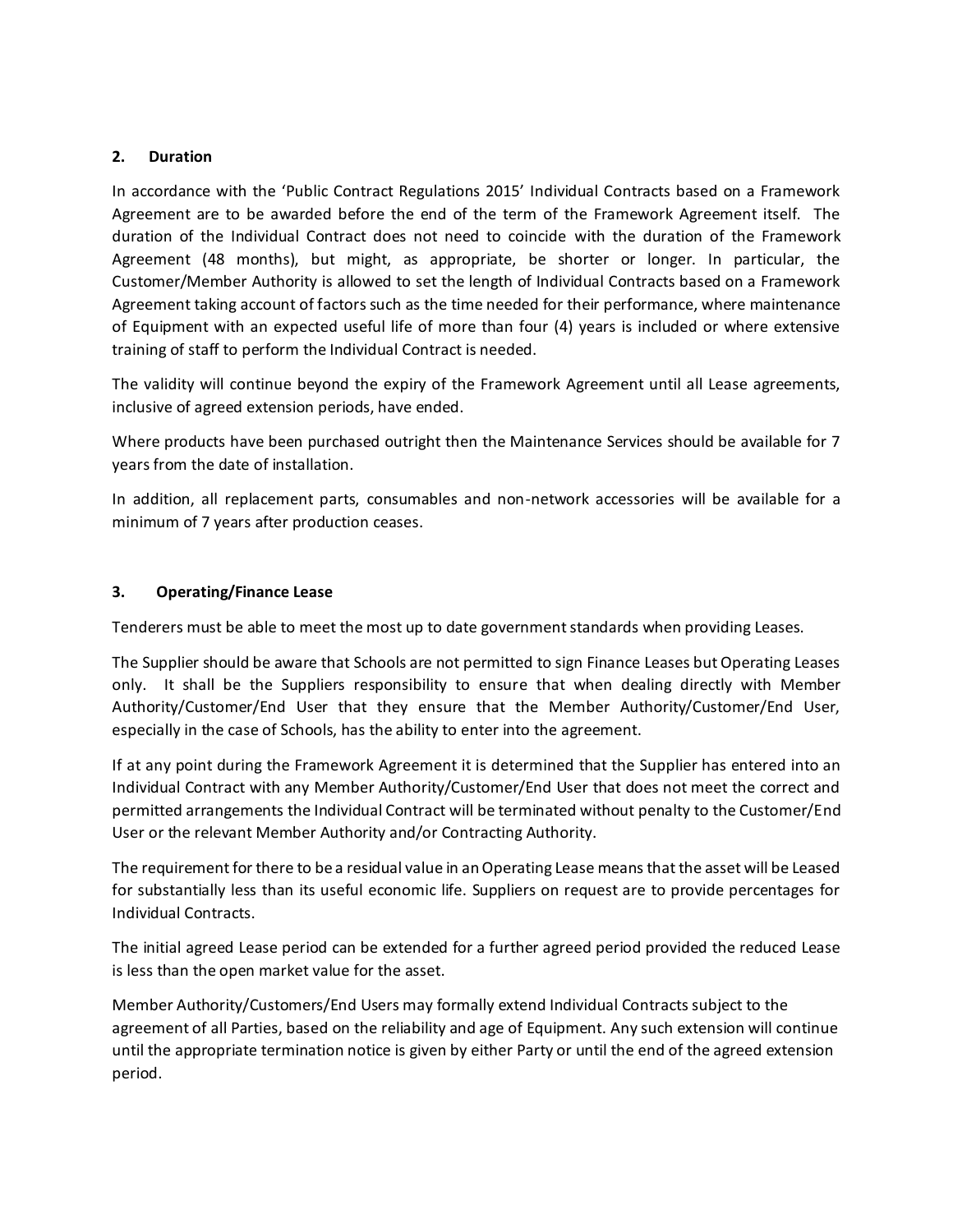Should the Individual Contract continue past the primary period without a Formal Extension being agreed by Parties the Individual Contract may be terminated by the Customer/Member Authority/ End User at any point during the extended period, subject to fifteen (15) working days notice, without settlement.

For the avoidance of doubt extension periods will be determined in agreement with the Customer/Member Authority/End User and Supplier and should remain in line with Leasing standards. No notice period will apply for Individual Contract expiry collections. CPC costs will remain fixed. CPC will continue to be charged as per the Customer/Member Authority/End User usage until such time the Individual Contract has been terminated.

Third party financing will not be acceptable.

Any third party finance required by the Supplier must be under a separate agreement and form no part of this Framework Agreement. Individual Contracts/Orders will be placed with a Supplier for an agreed fixed quarterly rental and a fixed CPC rate for an agreed period of time. No Customer, End User, or Member Authority will sign or be responsible for a separate Lease agreement.

All invoicing should be provided directly by the Supplier to the Member Authority/Customer as stated on the Order.

Additional options added to a Device after installation, should be coterminous with the original Individual Contract end date.

## **4. Maintenance Services Agreement**

The Supplier must be able to provide a comprehensive Maintenance Service covering all aspects of network enabled products and traditional standalone single function Equipment.

Maintenance, support and consumables can be funded through CPC billing.

All toner remains the property of the Supplier until on the printed page. All toners must be Manufacturer's originals.

CPC costs will be per printed page, and will not vary with page size (A6, A5, A4, A3, A3+, SRA3 and banner page) and should include all consumables excluding paper.

CPC will be fixed for the full period of the Individual Contract including any extensions once the Device has been installed.

The Maintenance Services agreement should be available as an option for outright purchased and obligatory for Leased Equipment. Should the Member Authority/Customer/End User opt out of a Maintenance Services agreement under outright purchase the Equipment should be covered under the standard Manufacturer's 5-year warranty.

The Maintenance Services includes installation, network connection, initial product training, preventative and breakdown maintenance, mono toner, colour toner, staples, scans, maintenance for free of charge software, remote support, network support, replacement parts, firmware upgrades, and labour charges. The Supplier will ensure they can support upgrades in global operating systems introduced regularly. e.g.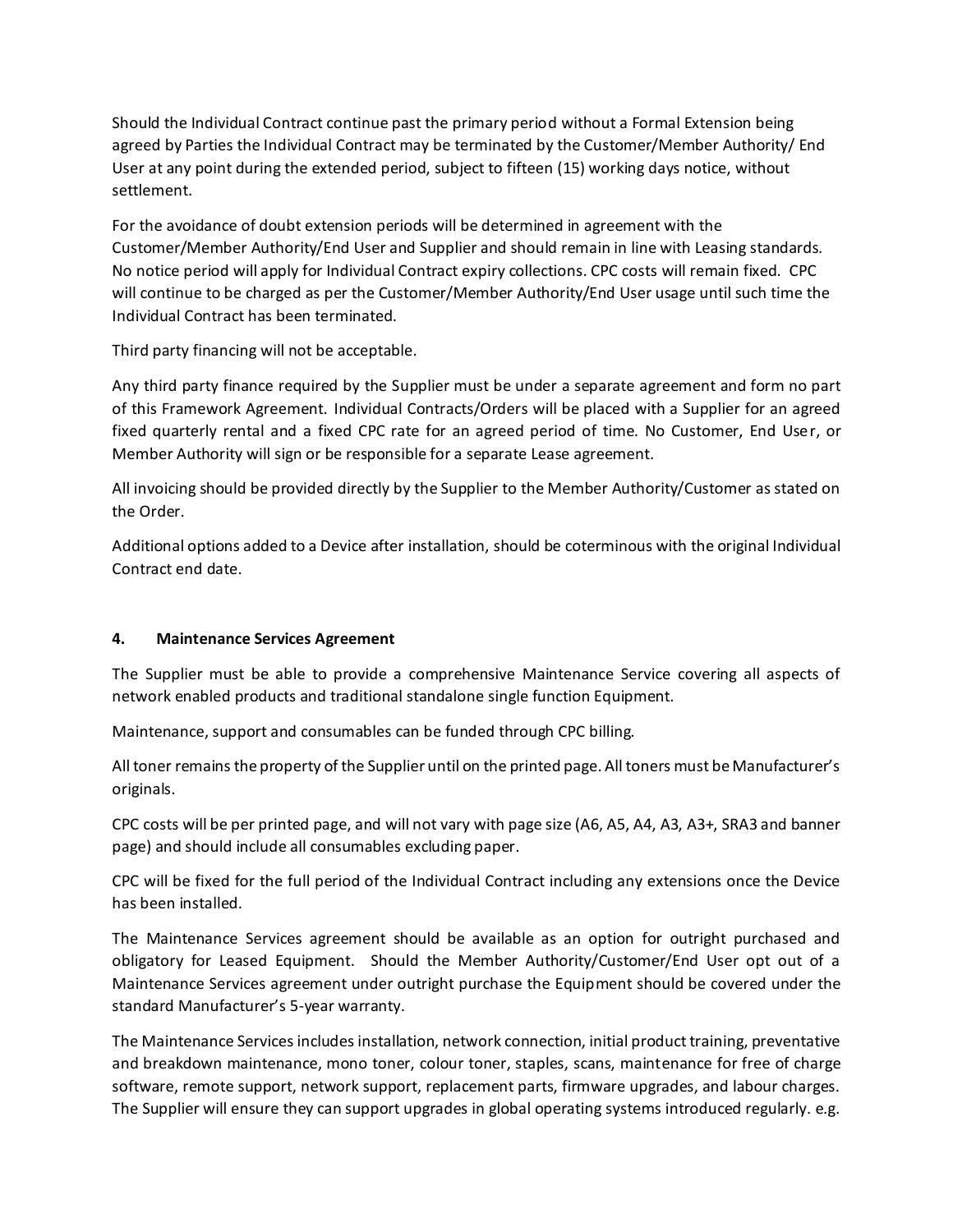Microsoft applications, Sims applications. Service engineers must be fully trained and qualified by the Manufacturer to service Devices.

Maintenance Service should be available for a minimum of 8 working hours between the hours of 8.00am and 5.30pm Monday – Friday.

Extended out of hours Equipment Maintenance Service should be made available upon request under special circumstances as required by each Customer/End User/Member Authority.

Any third-party Equipment supplied by the Supplier and or their Sub-Contractors shall remain the full responsibility of the Supplier as if the Equipment were the Suppliers own and will be covered by all Terms & Conditions and Specification & Requirements

All scanning will be free of charge.

## **5. Due Diligence**

The Supplier must carry out their due diligence process prior to Individual Contract commencement date.

The Supplier must satisfy itself of all relevant details relating to the suitability of the existing and future operating environment; operating processes and procedures and the working methods of the Customer/Member Authority/End User; ownership, functionality, capacity, condition and suitability of Customer/Member Authority/End User Equipment for use in the provision of the Goods and/or Services and existing contracts and liabilities which are to be novated to the Supplier. The Supplier must ensure they are satisfied that the Customer can enter and are in a position of authority to sign an Individual Contract.

The Supplier must advise the Customer/Member Authority in writing of each aspect of the operating environment that is not suitable for the provision of Goods and/or Services, the action needed to remedy each aspect and a timetable for and costs of those actions.

The Supplier shall not be entitled to recover any additional costs resulting from any unsuitable aspects of the operating environment, misinterpretation of the requirements of the Customer/Member Authority or failure by the Supplier to satisfy itself as to the accuracy of the due diligence information.

### **6. Regulated Agreements**

On occasion throughout the life of the Framework Agreement/Individual Contract there may be the need for a finance agreement. Please note that educational establishments cannot sign a Finance Lease.

The regulated agreement must include specific information such as:

- amount of borrowing
- length of agreement
- interest rates
- any charges to be made
- amount and frequency of payments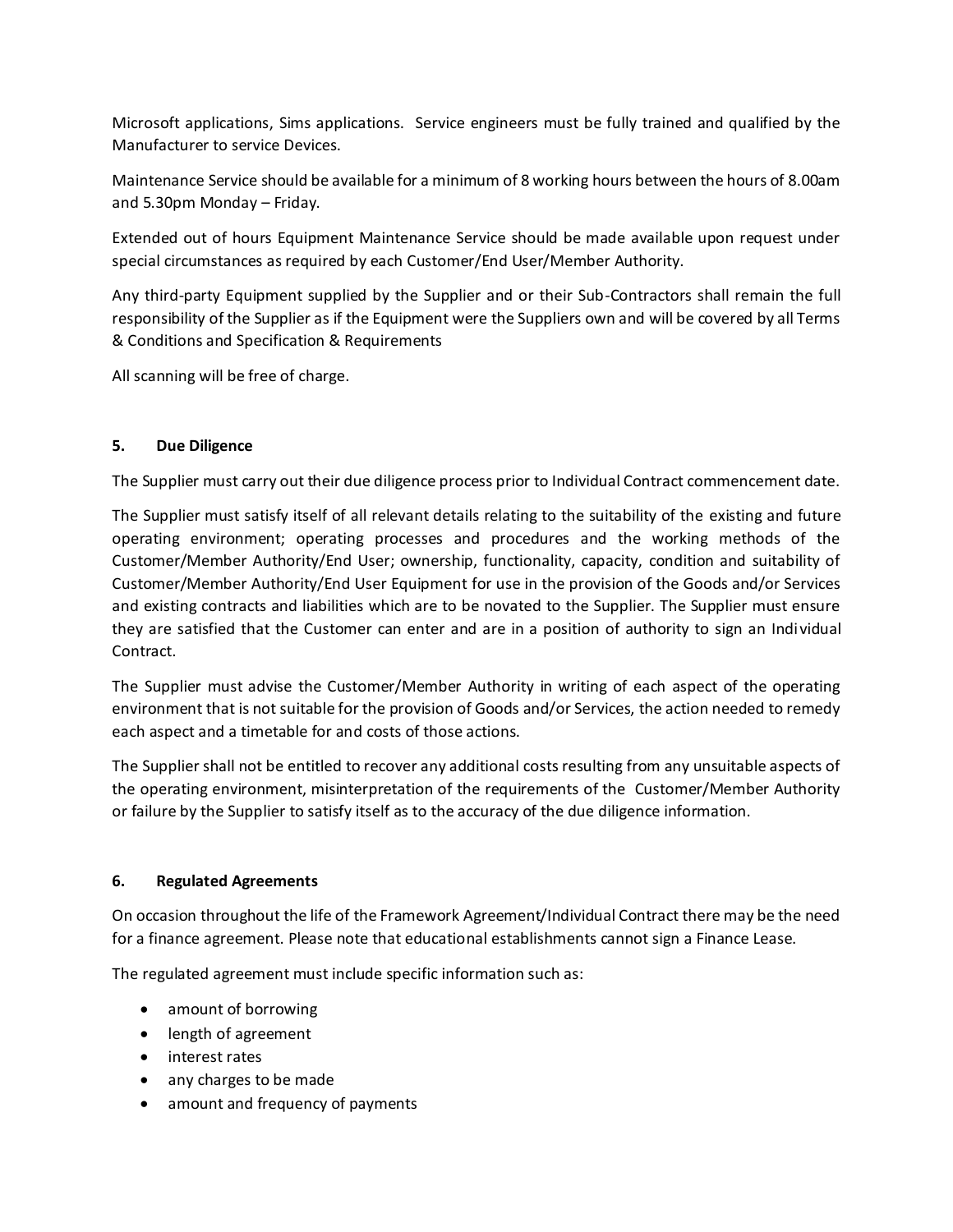- Customer/Member Authority cancellation rights.
- state if regulated by the Consumer Credit Act
- total charge for credit and Annual Percentage Rate (APR)

This must be produced in association with the terms and conditions contained within this Framework Agreement.

## **7. Outright Purchase**

The Supplier is required to provide the option for outright purchase of all Equipment available.

The Supplier shall offer Maintenance Services agreement for any Device purchased outright by the Customer/Member Authority and this shall be for a minimum period of three years or more as specified by the Customer/Member Authority. The cost for this Maintenance Service will be based upon the CPC cost as specified in the Tenderers return and any future amendments (Schedule Nine ITT).

## **8. Customer Service**

The Customer/Member Authority/End User will identify one person who will be responsible for the Individual Contract on behalf of their organisation.

The Supplier will ensure the Customer/Member Authority/End User contact is kept fully informed and updated about Equipment performance, activity and any outstanding issues at all times, including stock issues that may cause delivery delays.

Telephone call backs should be made within 24 hours of request wherever possible; and requests for information and/or quotations should be responded to within three (3) working days.

The Supplier will always inform the selected Customer/Member Authority/End User contact before making visits to site (other than for Maintenance Service/repairs calls by the engineers)

The Supplier will respond to documented complaints within two (2) working days. If the issue remains unresolved after this time, it can be formally escalated to the applicable Member Authority.

### **9. Trial Devices and Device Demonstrations**

The Supplier will be required to provide Devices for trial and/or acceptance testing/evaluation at the Customer/Member Authority's/End User's Premises or other agreed location.

Trial Devices will be free of charge for a period of two (2) weeks. The Supplier will be required in some cases to demonstrate Devices. All demonstrations will be free of charge.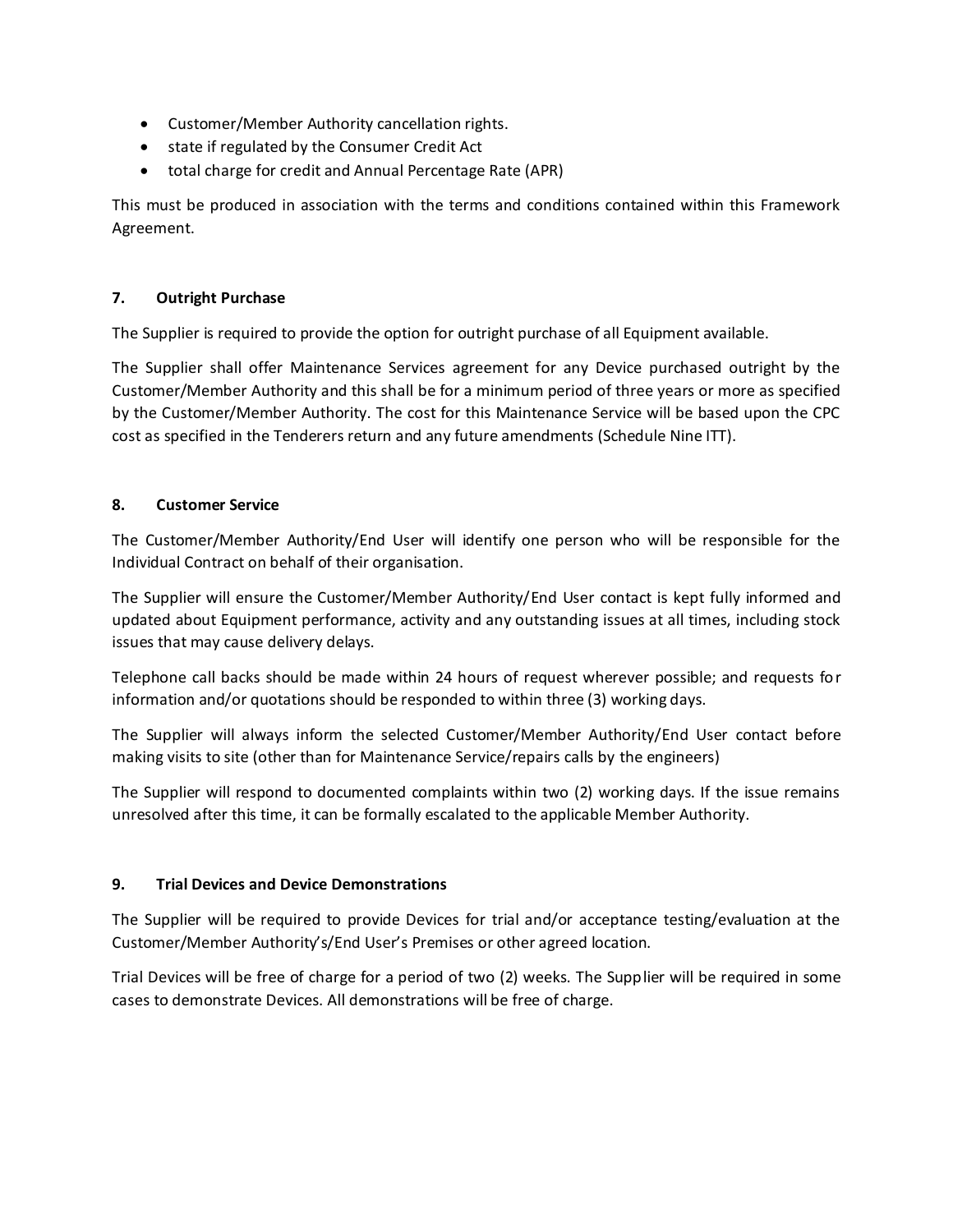### **10. Informal Surveys**

Informal surveys are required to assist Member Authorities/Customer/End Users establish existing document output Equipment, product specifications and/or page output volumes.

Informal surveys should be provided where a small number of products are involved and assessment can be completed within a working day, followed by a short, written report. Informal surveys are to be provided free of charge. Charges may be agreed with the Customer/Member Authority for full print consultancy.

The Supplier should provide the Customer/End User/Member Authority with suggestions to assist in replacement Equipment, product rationalisation, budget reduction, asset reduction and management Software which meets all requirements.

## **11. Equipment Delivery**

All Equipment should be delivered and installed free of charge within fifteen (15) working days of receipt of an Order, or in accordance with the installation timetable agreed with the Member Authority or Customer/End User. The End User must be notified of any delays in delivery/installation and given the option of either replacement Equipment of the same or higher specification at the same price or cancellation of their Order without incurring penalties.

The Customer/Member Authority will determine the exact delivery requirements for the Individual Contract. Delivery requirements are as per instructions in the Individual Contract/Order.

If a Supplier fails to deliver in accordance with the agreed instructions the Contracting Authority and Customer/Member Authority's reserve the right to claim Damages as set out in Annex I of this Framework Agreement.

The Supplier must give a minimum of three (3) working days' notice for delivery and/or installations, unless urgent delivery is required.

All Goods shall be appropriately packaged and secured in such a manner as to ensure that it is received in good condition at the receiving destination.

All physical packaging will be considered free and must be removed by the Supplier at time of installation unless stated otherwise. All costs associated with the return or specialist disposal of packaging materials will be borne by the Supplier(s).

Delivery of all items (including toner, staples and replacement parts (consumables) shall be free of all charges to the Customer/Member Authority and compliant with the requirements. This does not exclude exceptional circumstances e.g. crane hire which will be agreed in advance of delivery with the End User. On occasions Customers/Member Authorities may require weekend or timed deliveries, in these circumstances reasonable charges may apply in agreement with Member Authority/Customer/End User.

Dead on Arrival (DoA) Equipment should be removed by the delivery agent and arrangements made for either loan Equipment or replacement Equipment to be delivered within a maximum 5 working days.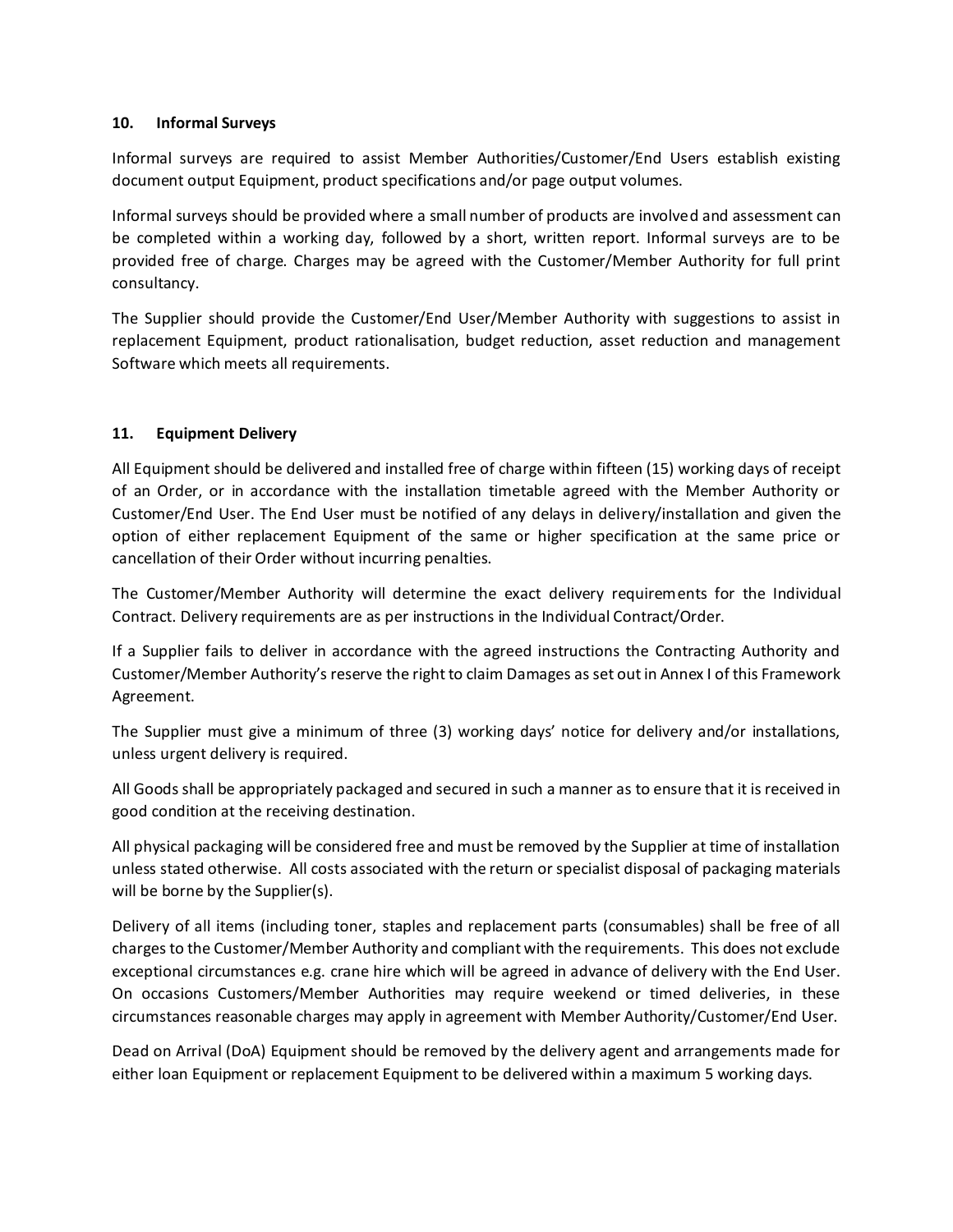Any damage to End Users Premises or property by the delivering agent authorised by the Supplier shall be made good at the Suppliers cost and within a period of not greater than 3 weeks. Any damage that is considered as life threatening or renders Premises unusable the Supplier shall use best endeavours to rectify immediately.

## **12. Delivery/Installations**

Equipment weighing more than 20kg should be delivered and installed in the location determined by the End User, subject to there being sufficient power and/or ventilation, reasonable access and sufficient load-bearing capability to ensure satisfactory working of the Equipment and compliance with Health and Safety regulations.

All Equipment should be delivered and/or installed free of charge within 15 working days of receipt of an Order, or in accordance with the installation timetable agreed with the Member Authority or Customer/End User. The End User must be notified of any delays in delivery/installation and given the option of either replacement Equipment of the same or higher specification at the same Price or cancellation of their Individual Contract without incurring penalties.

There will be occasions when the End User may require delivery sooner, e.g. 5 working days. The Supplier shall make every effort to comply with these requirements and must notify the End User if they cannot.

Suppliers must communicate directly with the End User to obtain agreement for the anticipated delivery and/or installation date and time.

Delivery and/or installation should be made to the address provided on the Order and be signed for by an authorised person.

Equipment should be unpacked, sited and configured at time of installation and left in working order. All packaging material should be removed at time of delivery.

Engineer installation and network connection should be commissioned by the Supplier within 2 working days (48 hours) of Equipment delivery, subject to End User requirements.

All Equipment delivery and installation will be free of charge, provided reasonable access is available. Special access requirements will be advised in advance and any charges must be agreed prior to delivery of the Equipment by the Customer/Member Authority/End User.

Equipment delivery will include provision for stair-walkers and four (4) man lift scenarios where required by End User sites.

All Equipment should be supplied with a correct UK power connection.

Equipment should be accompanied by all necessary documentation, i.e. operation instructions, technical specifications, safety precautions (COSHH data sheets) and must comply with all current Health and Safety and relevant Electrical regulations.

Power cables for mains supply connection must be a minimum of 1 metre in length and terminating in a correctly fused plug, i.e. 13A or as otherwise required.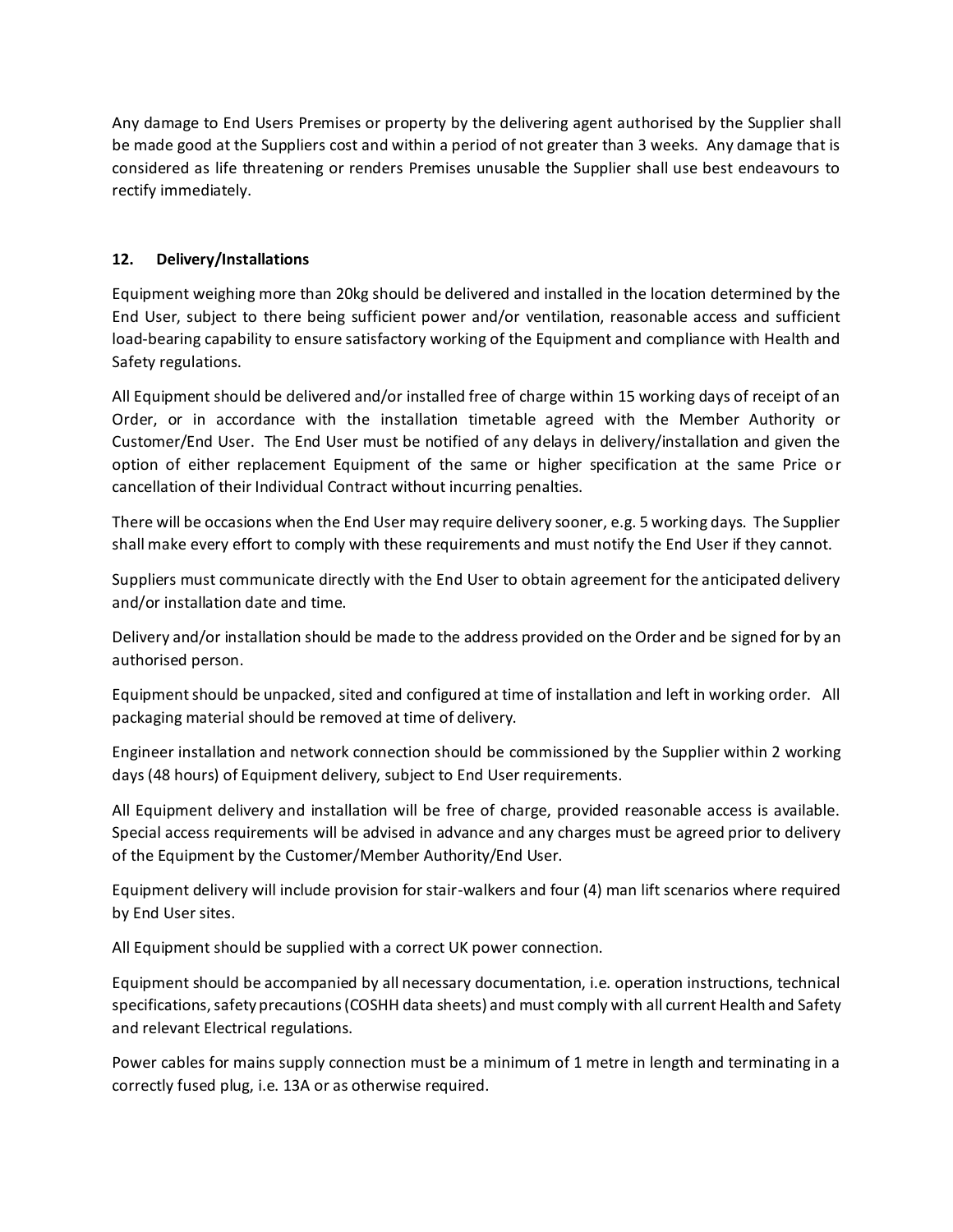End Users are responsible for building alterations to allow for Equipment installation (and eventual removal) and any additional requirements to assist Equipment operation, e.g. air conditioning, network points.

Suppliers are responsible for ensuring they are able to provide suitable delivery vehicles and equipment, e.g. –tail lifts, stair-walkers.

The Supplier must take overall responsibility for any Sub-Contractor they use in the delivery and installation of the Equipment to ensure they meet the stated Service requirements.

## **13. Equipment Insurance**

The Supplier must provide individual insurance for all Leased Equipment. It is the Supplier's responsibility to insure all Leased Equipment against all risks and must include fire, theft, loss and accidental damage (excluding deliberate and/or negligent acts).

## **14. Maintenance Service Support Hours**

Service engineers must be fully trained and qualified by the Manufacturer to service Equipment.

Extended out of hours Equipment Maintenance Service should be made available upon request under special circumstances as required by each Customer/End User/Member Authority, subject to cost.

Service request logs should be placed with the Supplier's helpdesk by email, telephone or fax.

Engineer Maintenance Support - Engineer support will be provided as a minimum of 8 working hours between the normal service hours listed:

| <b>Engineer Support</b> | Monday – Friday |
|-------------------------|-----------------|
| Standard                | $08:00 - 17:30$ |

Telephone/Helpdesk Support - Telephone support will be provided as a minimum between the normal office hours listed:

| <b>Telephone Support</b> | Monday - Friday |
|--------------------------|-----------------|
| Standard                 | $08:00 - 18.00$ |

Website Support - Website support will be provided on a 24-hour basis for Maintenance Service requests, consumable ordering and meter reading submissions.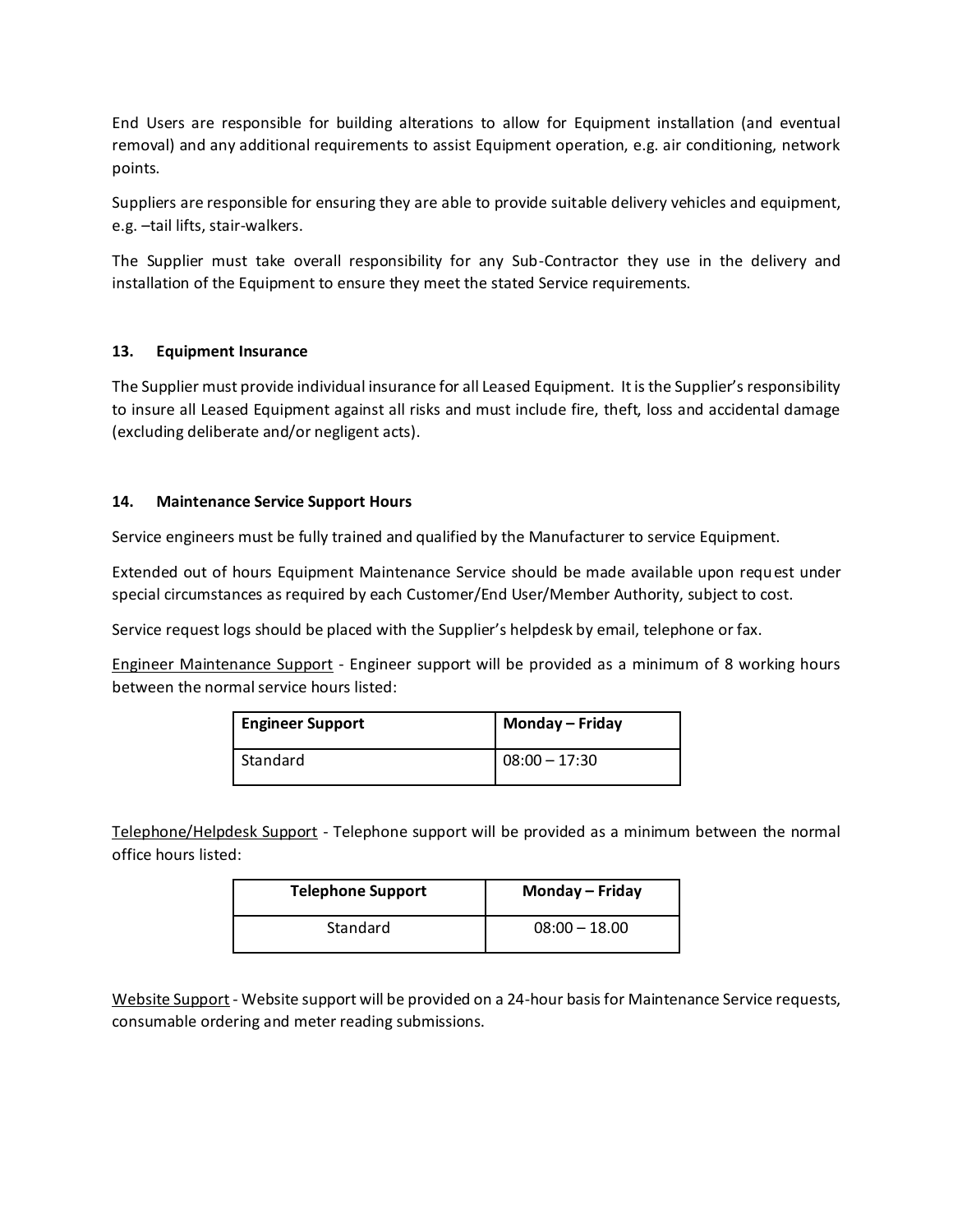#### Customer Telephone Support

The Supplier shall provide a helpdesk and support service to assist End Users/Customers/Member Authorities when selecting Equipment, providing general information, consumable support, specific guidance and contracted Prices

#### **15. Response Times**

Consistent with high up-times, fast responses times are required throughout the Individual Contract/Order.

On-site engineer support must maintain an average four-hour Maintenance Service response during the normal working hours.

The maximum Maintenance Service response time must not exceed six working hours which will be monitored for individual Equipment over quarterly periods.

Response time is the time from the End User/Customer/Member Authority first placing a Maintenance Service request, to the arrival on-site of an engineer at the Equipment.

| <b>Service Response Times LOT 1</b>                                    |                   |  |
|------------------------------------------------------------------------|-------------------|--|
| Average Service Response                                               | <b>Four Hours</b> |  |
| Maximum Service Response                                               | Six Hours         |  |
| Service Response Times LOT 1 High Volume Devices over 80 PPM<br>(Mono) |                   |  |
| Average Service Response                                               | <b>Two Hours</b>  |  |
| Maximum Service Response                                               | <b>Four Hours</b> |  |

Regular preventative maintenance must be carried out at least six monthly for floor standing Devices above 25 ppm and for all other Devices at least once per 12-month period.

First time fix should average 90%

Suppliers should note that once a Device hits repeated downtime of 20% and above then Clause 17 applies.

### **16. Delivery of Services**

Suppliers are required to provide the Services on the date(s) specified by the Customer/Member Authority.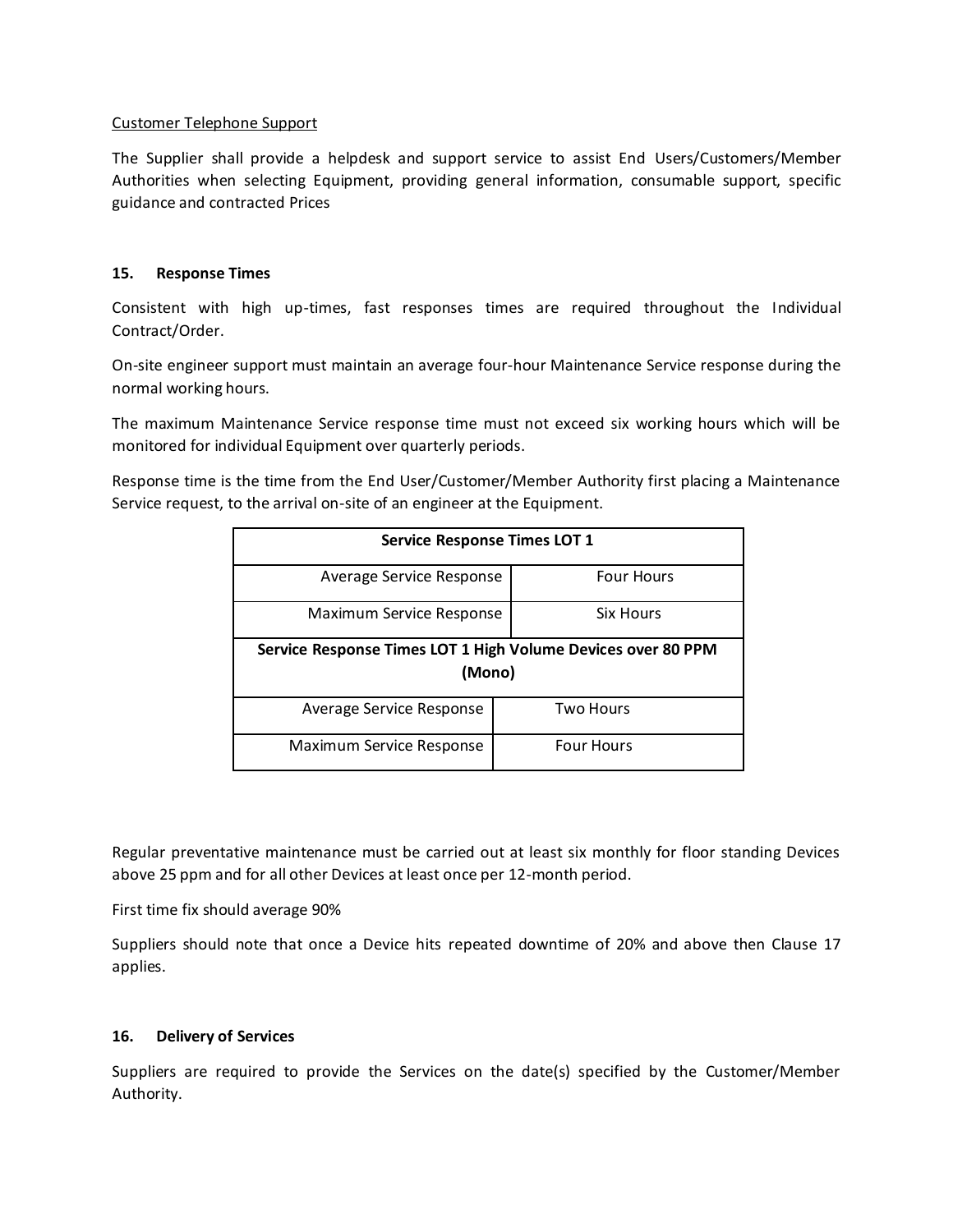The Customer/Member Authority may inspect and examine the manner in which the Supplier provides the Services at its site.

In the event that any of the Services are not delivered in accordance with the Individual Contract/Order, the Customer/Member Authority, without prejudice to any other rights and remedies of the Customer/Member Authority howsoever arising, shall be entitled to withhold payment for the Services that were not delivered satisfactorily until such time as the undelivered Services is delivered.

The Supplier shall remedy any breach of its obligations to this Individual Contract within three (3) working days of becoming aware of the relevant Default or being notified of the Default by the Customer/Member Authority or within such other time period as may be agreed with the Customer/Member Authority taking into account the nature of the breach. The Supplier shall meet all the costs of rectifying the breach. The collection of Equipment at the end of the Individual Contract Period will be free of charge.

## **17. Problem Device**

Customers/Member Authority/End Users reserve the right to request a replacement Device of equivalent specification inclusive of features for Devices with a poor reliability record, or consistently occurring problems.

The Device will automatically be replaced, on a like for like basis under the same terms of the Individual Contract when:

- a) The Device has had 6 or more breakdown calls in one quarter.
- b) The Device has not achieved the expected up-time two quarters in a row.
- c) Downtime is more than 20 per cent (%) of available up time over a quarterly period.
- d) A colour Device has become incapable of achieving the specified DPI.
- e) Mono Device has become incapable of achieving the specified DPI.

The Device will be upgraded to a replacement Device at no cost to the Customer/Member Authority/End User if the average monthly usage of the Device over two quarters exceeds the Manufacturers published maximum volumes (not duty cycle).

Any replacement Device will be for the remaining period of the original Individual Contract unless otherwise agreed with the Customer/Member Authority/End User. No settlement figure arrangement will be acceptable under these circumstances. It is noted that where less than 40% of the initial primary period remains a second-hand Device can be offered subject to agreement with the Member Authority/Customer/End User.

### **18. Operator Error**

Maintenance Service requests which are considered to be "operator error" by the Supplier should be provided free of charge. i.e., paper jams, incorrect toner replacement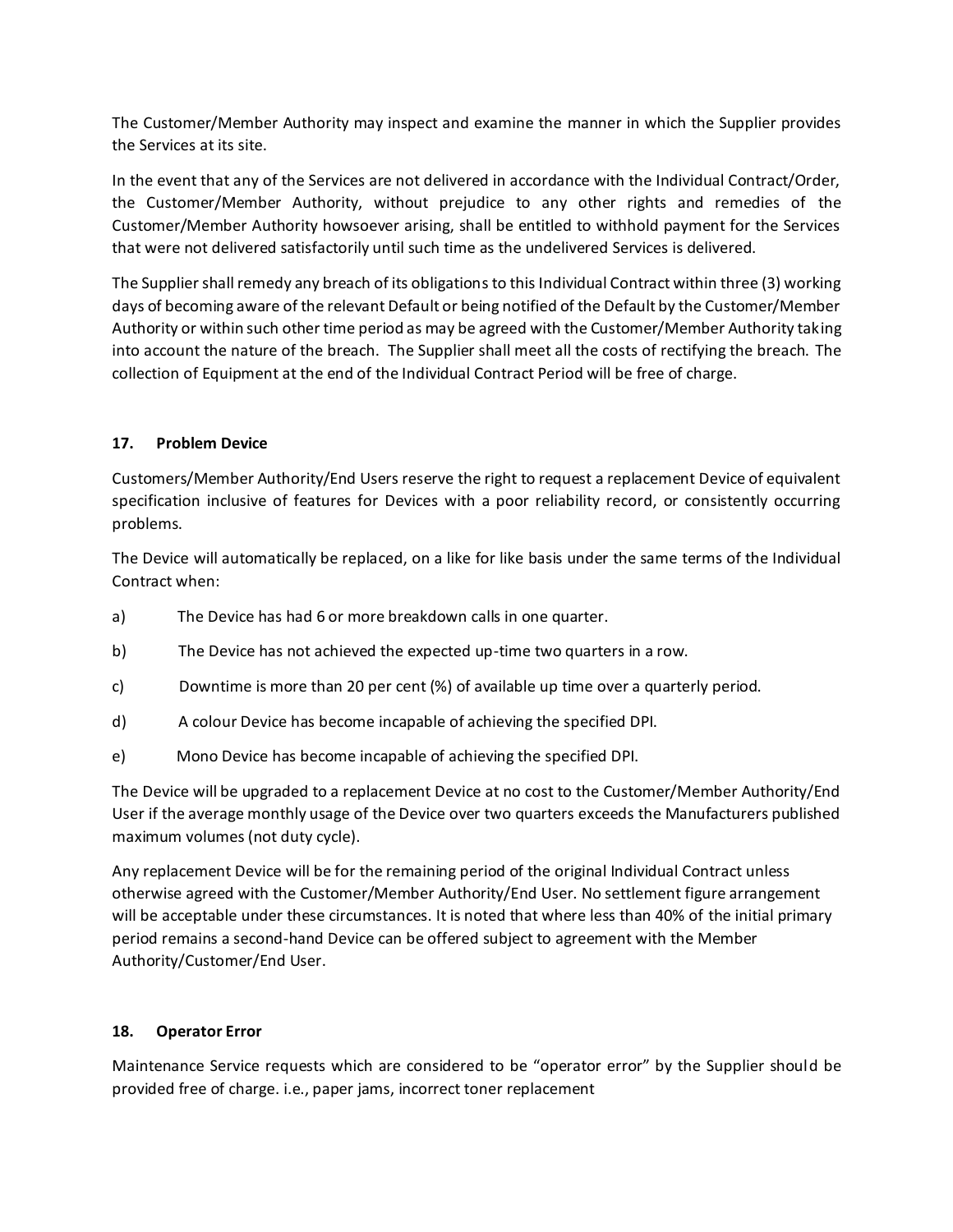Appropriate training should be provided to avoid future problems.

All basic training at time of installation will be free of charge including high volume print room Devices and Software solution packages.

An instruction and/or operators handbook must be delivered or made available digitally with all Equipment at the time of delivery.

Advanced or extra training is chargeable and must be identified on Individual Contract/ Order.

### **19. Software**

A range of open architecture print Software is required, including, as a priority, where appropriate Software for clustering, print management/accounting, print routing/load balancing, email notification, optical character recognition. All Software referred to in the scope of the Framework Agreement must be available within the Supplier's product portfolio and must clearly communicate the Software manufacturer and level of support provided/required.

The Software, including the original version supplied, must be maintained and supported throughout the life of the hardware on which it is installed or related. Updates will be considered free of charge throughout the life of the Individual Contracts. Suppliers are not liable for changes made to operating systems and networks completed by the Customer/Member Authority.

Bespoke Software or customisation of standard Software may be required and will be subject to specifications and terms agreed between the Customer/End User/Member Authority and the Supplier.

Purchase/Lease price for Software should include delivery and installation. Suppliers must give Customers/Member Authority's full knowledge of how the Software is licensed, if there are any refresh/upgrade costs, version notification and control against associated hardware and legacy software.

The provision of Software packages procured under this Individual Contract will normally be on the basis of a co-terminus deal, unless otherwise specified by the Customer/Member Authority/End User.

Any Software or drivers should be tested with all critical applications as defined by the Customer/Member Authority.

It is envisaged that any advancements in technology must be supported throughout the life of the Individual Contact. This will include for example Software that interfaces with cloud-based storage systems and applications and the security thereof.

Where required 'Statements of Works' may need to be authorised by Member Authority/Customer/End User prior to install.

All Software elements must be fully disclosed and priced separately on any quote or Order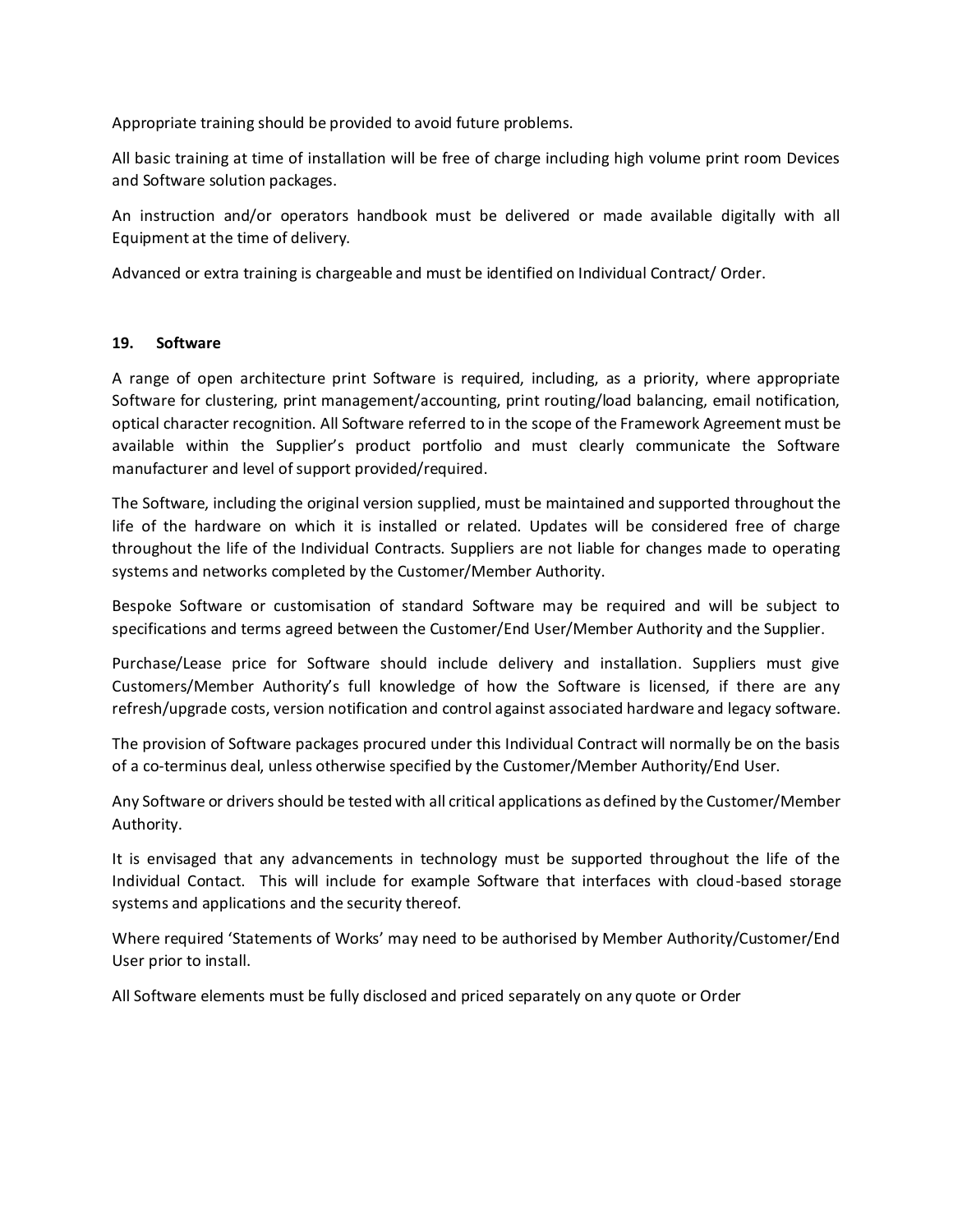### **20. Training**

All basic training at time of installation will be free of charge including high volume Devices and Software solution packages. Any advanced or extra training maybe chargeable and must be identified and listed as a separate chargeable line on any quotation or Order.

The Supplier will provide appropriate user training at the time of installation of Equipment (or such other date as agreed with the End User)

All key operators will be responsible for day to day maintenance of Equipment looking after the appropriate Devices, e.g. adding paper, clearing paper jams, replacing toner and carrying out other simple non-technical operations

The Supplier will provide comprehensive training for all high volume Device operators, plus subsequent replacement operators.

An instruction and/or operators handbook must be delivered or made available digitally with Equipment at the time of delivery.

## **21. Meter Reading**

Meter readings can be provided by, phone, fax, e-mail or over the web directly to the Supplier on a quarterly basis**.**

Automatic readings direct from networked products should be utilised where this has been specifically authorised and facilitated by the Customer/Member Authority/End User.

Suppliers are expected to send a form of reminder to the Customer/Member Authority/End User on a quarterly basis.

Invoices will only be passed on accurate readings. Suppliers should note that in the event that actual readings are not received this may result in delay to payments or query.

## **22. Consumable/Spare Part Availability**

All consumables such as waste toner boxes, fuser units, replacement toners/cartridges and staples should be delivered directly to the End User free of charge within two (2) working days of the End User's request.

Urgent delivery of consumables within one (1) working day (24 hours) may be required by End Users in exceptional circumstances. There will be no extra charge for this.

Equipment requiring replacement spare parts should be available and fitted by an engineer within two (2) working day of the fault being diagnosed.

Replacement spare parts requiring engineer installation should not be delivered directly to the Customer/Member Authority/End User. All packaging and replaced parts should be removed from End User's Premises.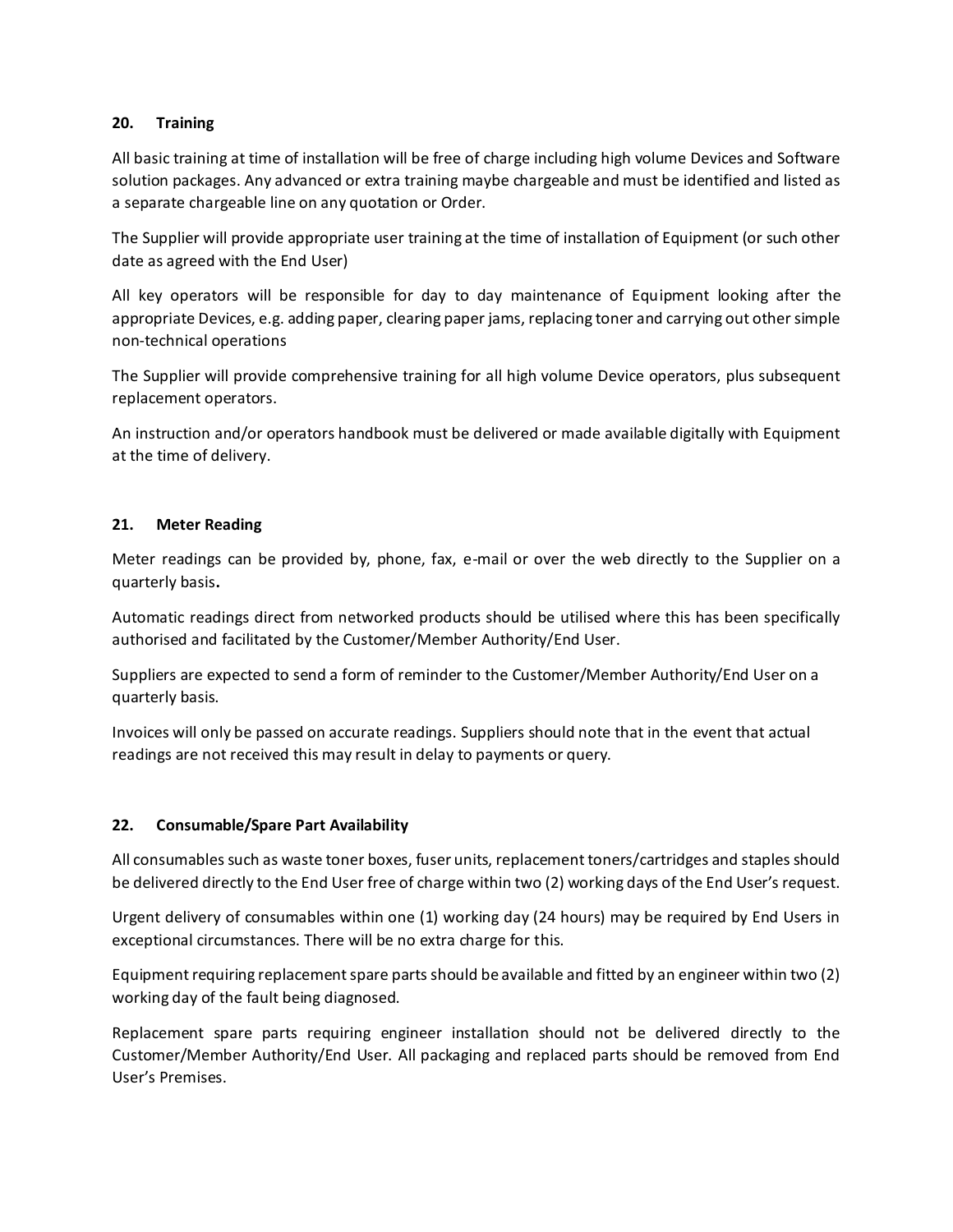All toner is to be Manufacturer's originals.

## **23. Supplier's Staff Identity**

All personnel are required to wear clear Suppliers identity badge at all times when on the Member Authority/Customer/End User's Premises. Failure to do so may result in the Supplier's personnel being refused admission. Whilst on the Member Authority/Customer/End User's premises Suppliers personnel must adhere to all Health and Safety aspects as required by the Member Authority/Customer/End User's.

## **24. DBS Checks**

Throughout the duration of the Individual Contract there may be occasions when Suppliers staff will be required to visit Member Authority/Customers that, due to the nature of their activity, require those working on or visiting the Premises to have been Disclosure & Barring Service (DBS) checked. These sites might include Schools, homes for vulnerable adults, blue light premises etc. In addition to standard DBS rating it may also be necessary for Suppliers staff to be DBS checked to an Enhanced Level. Such requirements will be advised to the Supplier prior to or at placement of Order and/or during any Further Competition/Direct Award opportunity.

The Supplier is responsible for ensuring that all staff undertaking such activity has been appropriately DBS checked and eligible prior to commencement of any such work.

Failure of the Supplier to ensure that its staff, has been appropriately DBS checked may result in the Supplier being suspended or removed from the Individual Contract.

Proof of these checks should be kept on file by the Supplier and should be made available to the End User upon request

## **25. Relocation of Equipment**

Customers/Member Authority's/End Users reserve the right to request that Suppliers relocate any Equipment at any time during the Customer/Member Authority/End User Individual Contract period.

The Supplier is required to provide Equipment relocations within ten (10) days following the receipt of written notification.

Equipment relocated within the same building should be undertaken free of charge including stair walkers.

Equipment requiring cross building relocation should be re-sited for a standard contract rate.

Leased Equipment remains the property of the Supplier and may only be re-located or removed by the Supplier or an agent appointed by it, unless consent has been provided by the Supplier or unless Clause 28 is invoked.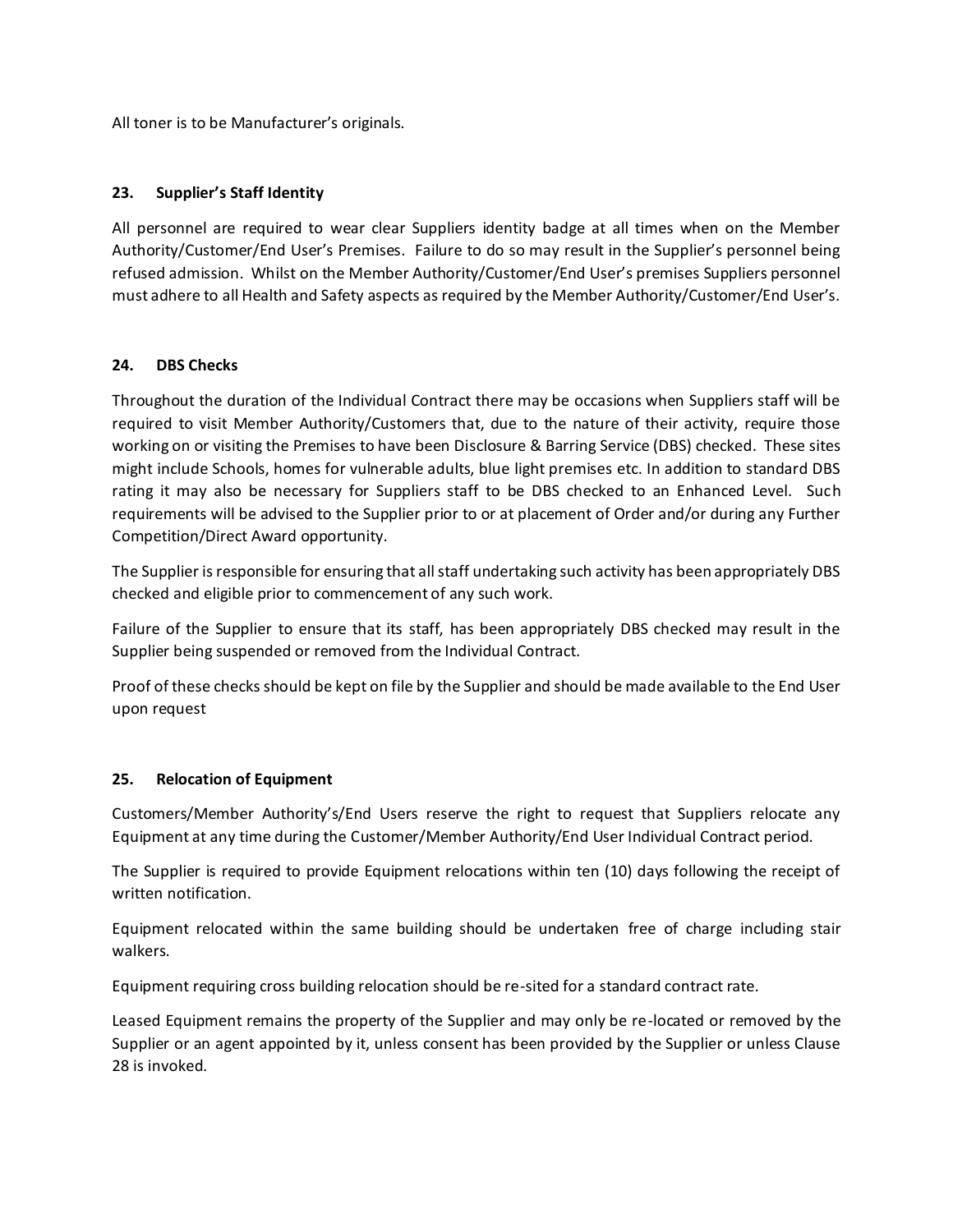### **26. Upgrading/Downgrading of Device**

Due to changing requirements, it may be necessary to occasionally replace a Device with a different model. In these circumstances the Member Authority/Customers/End User reserves the right to upgrade or downgrade the Device within the Suppliers accepted range at any time without financial penalty. This applies to Leased Devices only.

Changing requirements consist of a 40 per cent (%) increase/decrease in page output volume or a dramatic change in the Member Authority/Customer/End User's Device requirement. This will be measured over the previous two quarters usage.

Replacement Devices will be within the existing Supplier's range and will be treated as a new installation and a new Individual Contract will be arranged. It is anticipated that this will apply to no more that 10% of the entire fleet per Supplier against this Framework Agreement.

## **27. Consumable Disposal**

The Supplier will provide at no additional charge a service for the collection and disposal of all consumables replaced by the End User in accordance with the WEEE regulations.

"Customer/Member Authority/End User consumables" include all toner bottles, ink bottles, waste toner collection boxes, fuser units and drum kits.

The Supplier will be required to provide a minimum of one container or bin per Device, which will be suitable for the accumulation of used consumables.

The emptying and/or replacement of such containers will be carried out no later than three (3) working days after the Supplier receives a request from the End User.

Devices equipped with a waste toner collection box will be provided a replacement box at no additional charge at the time of initial delivery.

### **28. Equipment Collection**

Equipment should be collected within fifteen (15) working days of the Supplier being in receipt of an official collection request from the Member Authority/Customer/End User or in accordance with any agreed collection timetable.

Collection requests will be placed by the Member Authority/Customer/End Users and will either be sent by post, facsimile or via email. Equipment collection will be free of charge in every case whether the Equipment was Leased or Purchased.

No prior notification period will be applicable for Equipment collection request. Failure to collect the Equipment within the given period, may result in the Equipment being removed and stored and all costs incurred by the Member Authority/Customer/End User will then be payable by the Supplier.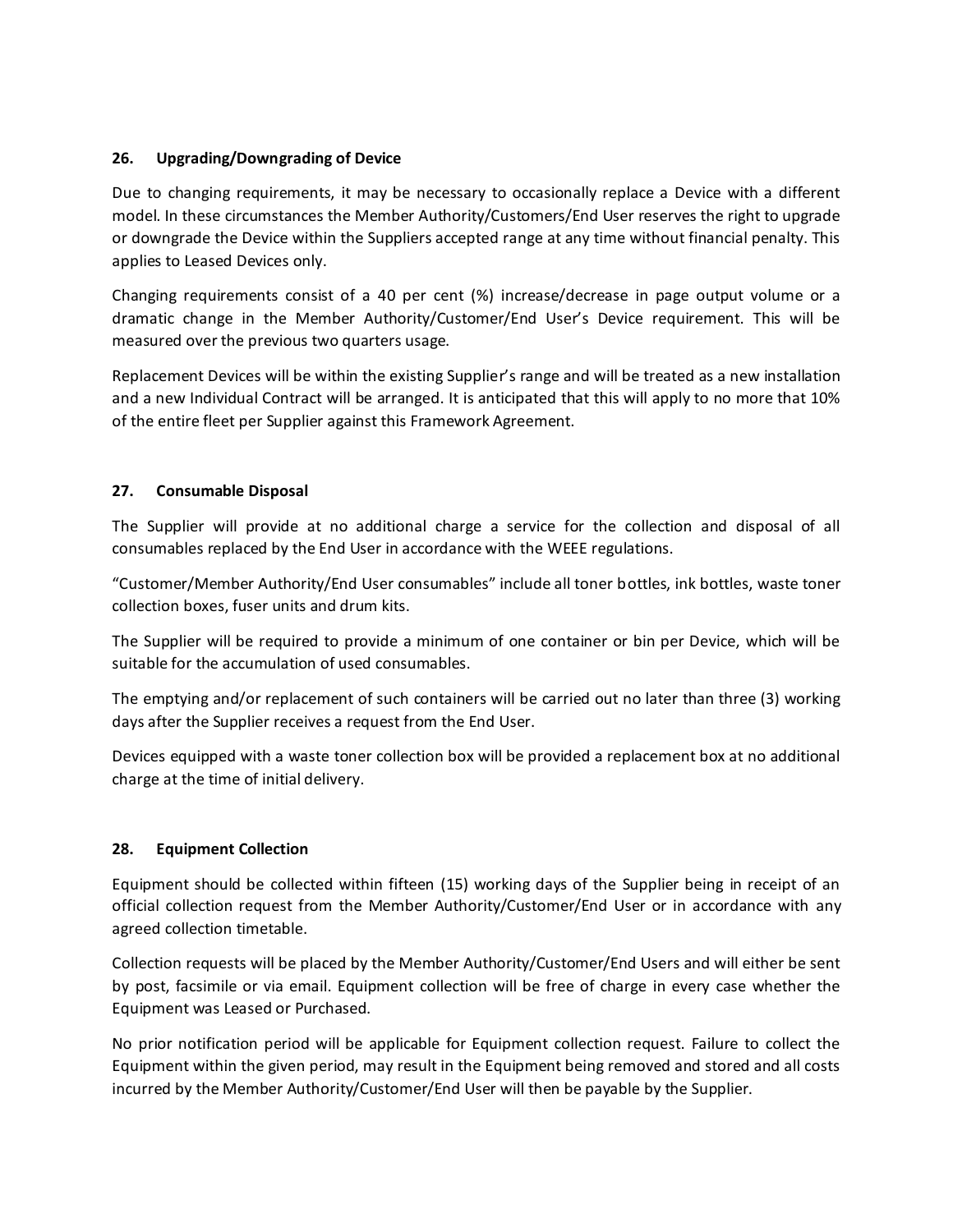The Supplier must ensure that the Hard Disk Drive (HDD) is removed and disposed of appropriately and securely or given to the Member Authority/Customer/End User, should they request it, who shall arrange disposal. No charges will be acceptable for this service. Where the Supplier has been asked to dispose of the HDD it shall provide evidence of secure disposal to the Member Authority/Customer/End User.

# **29. Security**

The Supplier shall maintain and comply with a security policy which specifically addresses the protection of all Member Authority/Customer/End User information/data that is generated and/or managed in the provision of Individual Contracts.

The Supplier should provide at no additional cost as standard data encryption, data overwrite, re-format of the HDD and cleanse of Device memory at end of life. Full Device cleanse including the HDD and removal of latent imagery at end of life; retention of the HDD by Member Authority/Customer/End User at end of life.

Suppliers can charge for the following services, certified removal, disposal and/or destruction of HDD by the Supplier, with evidence in the form of full certification passed on to the Member Authority/Customer/End User for retention subject to the agreement of the Member Authority/Customer/End User and a Purchase Order being provided by the Member Authority/Customer.

The Suppliers security policy should address as a minimum; security management, Supplier personnel integrity and management of suspected/actual breaches of security.

The Suppliers policy shall extend to data stored on the Hard Disk Drive (HDD) during and or upon expiry of Individual Contracts.

## **30. Extensions**

Once the primary Lease period of the Leased Equipment has expired, the Supplier may offer a reduced charge.

Member Authority/Customers/End Users may formally extend Individual Contracts subject to the agreement of all Parties, based on the reliability and age of Equipment. Any such extension will continue until the appropriate termination notice is given by either Party or until the end of the agreed extension period.

Should the Individual Contract continue past the primary period without a Formal Extension being agreed by Parties the Individual Contract may be terminated by the Customer/Member Authority/End User at any point during the extended period, subject to fifteen (15) working days' notice, without settlement.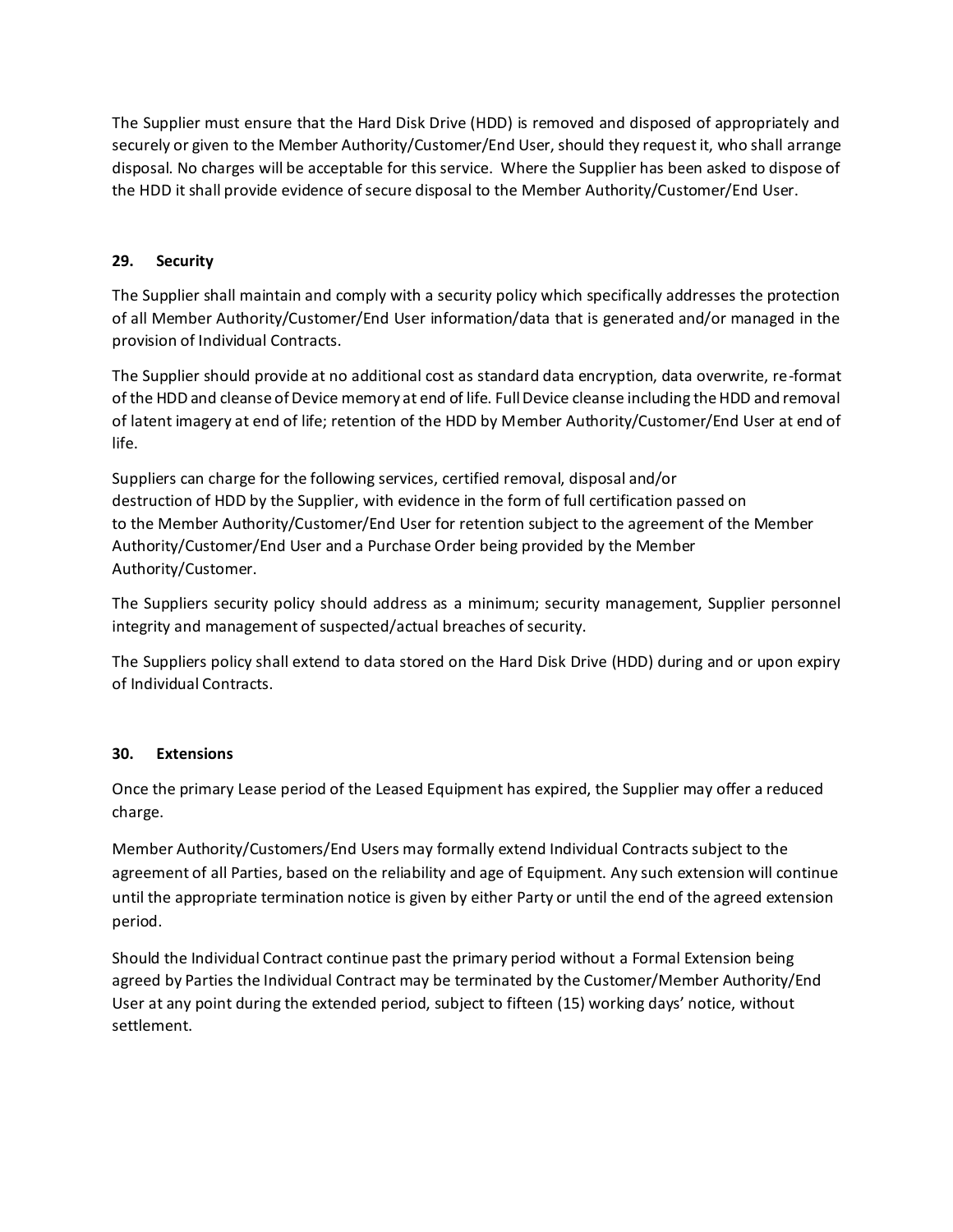For the avoidance of doubt extension periods will be determined in agreement with Customer/Member Authority/Supplier and should remain in line with Leasing standards. No notice period will apply for Individual Contract expiry collections.

CPC Maintenance Service costs will remain fixed. CPC will continue to be charged as per the Customer/Member Authority/End User usage until such time the Individual Contract has been terminated.

## **31. Equipment Contract Termination**

Where an End User's/Customers/Member Authority's establishment permanently closes or is reduced in size by more than 25 per cent (%), all Lease and/or Maintenance Service agreements will be terminated, or the Equipment reduced at no financial penalty to the End User/Customer/Member Authority or Contracting Authority, once all outstanding invoices have been paid. This does not remove the Suppliers obligation to upgrade/downgrade. It is anticipated that this will apply to no more that 10% of the entire Equipment per Supplier against this Framework Agreement.

If during the life of an Individual Contract the Customer/Member Authority/End User shall be subject to a legal change of status, e.g., from state School to Academy status, all existing terms of supply shall be transferred/Assigned to the new body (e.g., Academy) without charge or penalty. Any such change of status shall not remove the Supplier from their obligations in relation to upgrade/downgrade of Devices. In such circumstances it shall be the Supplier's responsibility to ensure the legal transfer of the Contract to the new Customer/Member Authority/End User organisation

## **32. Early Termination of Equipment**

Where an End User/Customer/Member Authority wishes to terminate their Individual Contract early (i.e. before expiry date of the primary period, non-closure of establishment), a termination settlement figure will be provided by the Supplier within one month of request comprising of any remaining Lease payments. Should an End User/Customer/Member Authority require a part removed early then a termination settlement figure will apply. Outstanding settlement within primary period must be paid by the Customer/Member Authority prior to removal of the Device.

No additional penalty for early termination, such as loss of expected page output volume, administration or collection charges will be applicable.

Terminated Devices are to be removed, unless otherwise agreed by KCS Procurement Services, within fifteen (15) working days. Failure to collect the Device within the given period may result in the Device being removed and stored and all costs incurred by the Member Authority/Customer/End User will then be payable by the Supplier. Any damage or loss relating to the Devices being moved or stored will be borne by the Supplier. The Supplier must ensure that meter reads are taken at the point of termination or invoices will be invalid and not paid.

Any outstanding settlement fee relating to a previous agreement will be payable by the Member Authority/Customer/End User prior to termination of Individual Contract.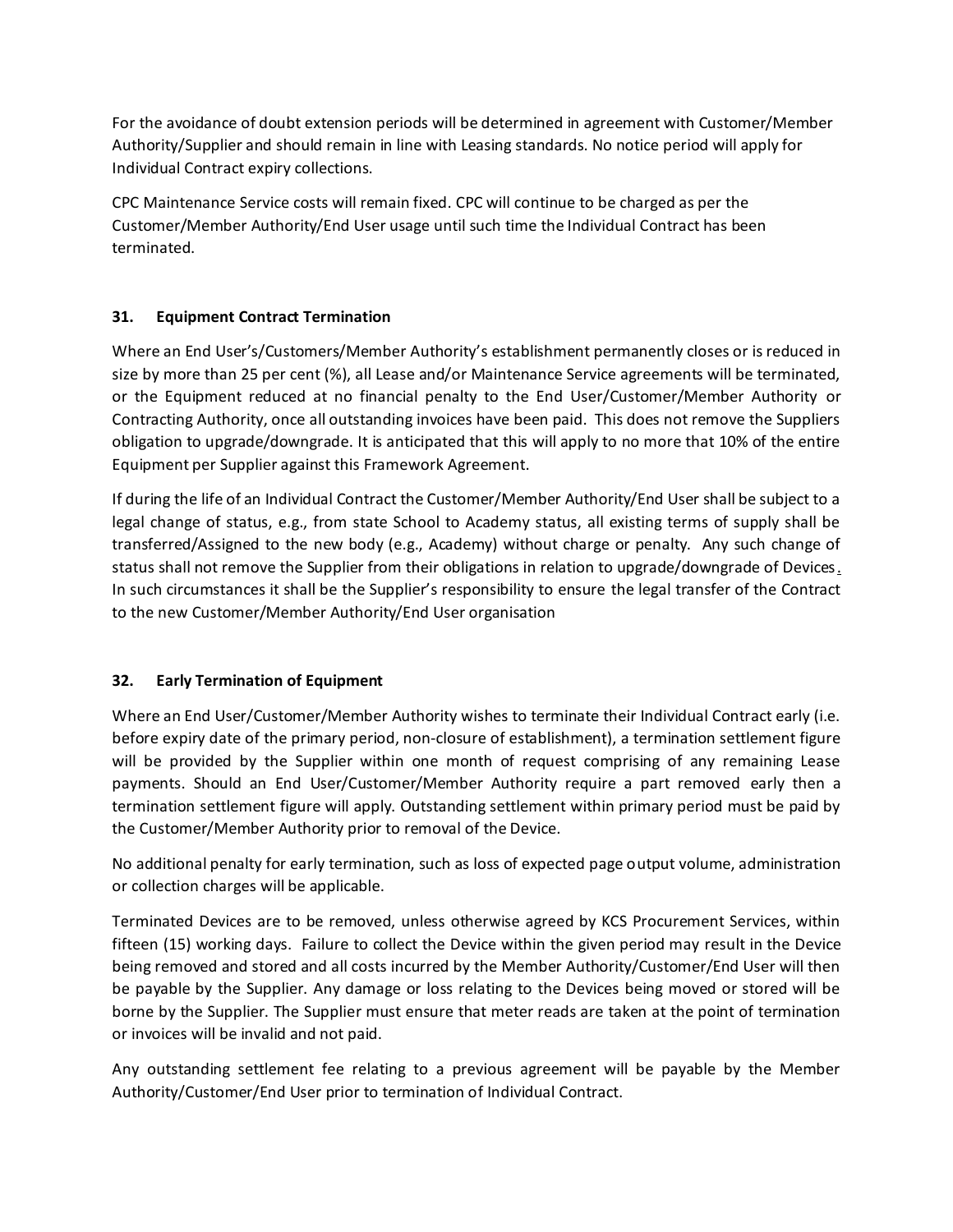No prior notification period will be applicable for Device contract terminations.

## **33. Device Contract Expiry**

Once the primary Lease period of each Device has expired, the Individual Contract may move to an extension period where a Member Authority/Customer/End User is not in a position to make an immediate decision on replacement Equipment/Devices. CPC will continue to be charged as per the Member Authority/Customer/End User usage until such time the Individual Contract has been terminated.

For the avoidance of doubt extension periods will be determined in agreement with Member Authority/Customer/Supplier and should remain in line with Leasing standards. No notice period will apply for Device expiry collections.

Member Authority's/Customers/End Users may formally extend Individual Contracts subject to the agreement of all Parties, based on the reliability and age of Equipment. Any such extension will continue until the appropriate termination notice is given by either Party or until the end of the agreed extension period.

Should the Individual Contract continue past the primary period without a Formal Extension being agreed by parties the Individual Contract may be terminated by the Customer/Member Authority/End User at any point during the extended period, subject to fifteen (15) working days' notice, without settlement.

It is the Supplier's responsibility to inform the Member Authority/Customer/End User when a Device is no longer viable due to age or lack of spare parts. A minimum of three (3) months written notice must be provided. All charges for the Equipment (i.e. Lease and/CPC Maintenance Service charges), should cease on that date.

## **34. Environment (WEEE Regulations)**

The supply of Goods covered by this Framework Agreement is deemed to be covered by the description: "business to business", therefore are covered by WEEE regulations.

The Supplier is required to collect and dispose of all Equipment which has been purchased or Leased at the end of the Individual Contract or as agreed by the Member Authority/Customer/End User. Collection and disposal should be free of charge.

The Supplier is required to collect and dispose in accordance with the WEEE regulations all waste packaging associated with initial delivery and all continued Maintenance Services undertaken.

The Supplier is required to collect and dispose in accordance with the WEEE regulations all redundant replaced spare parts associated with Maintenance Services undertaken.

The Supplier will not use the End User's own waste facilities.